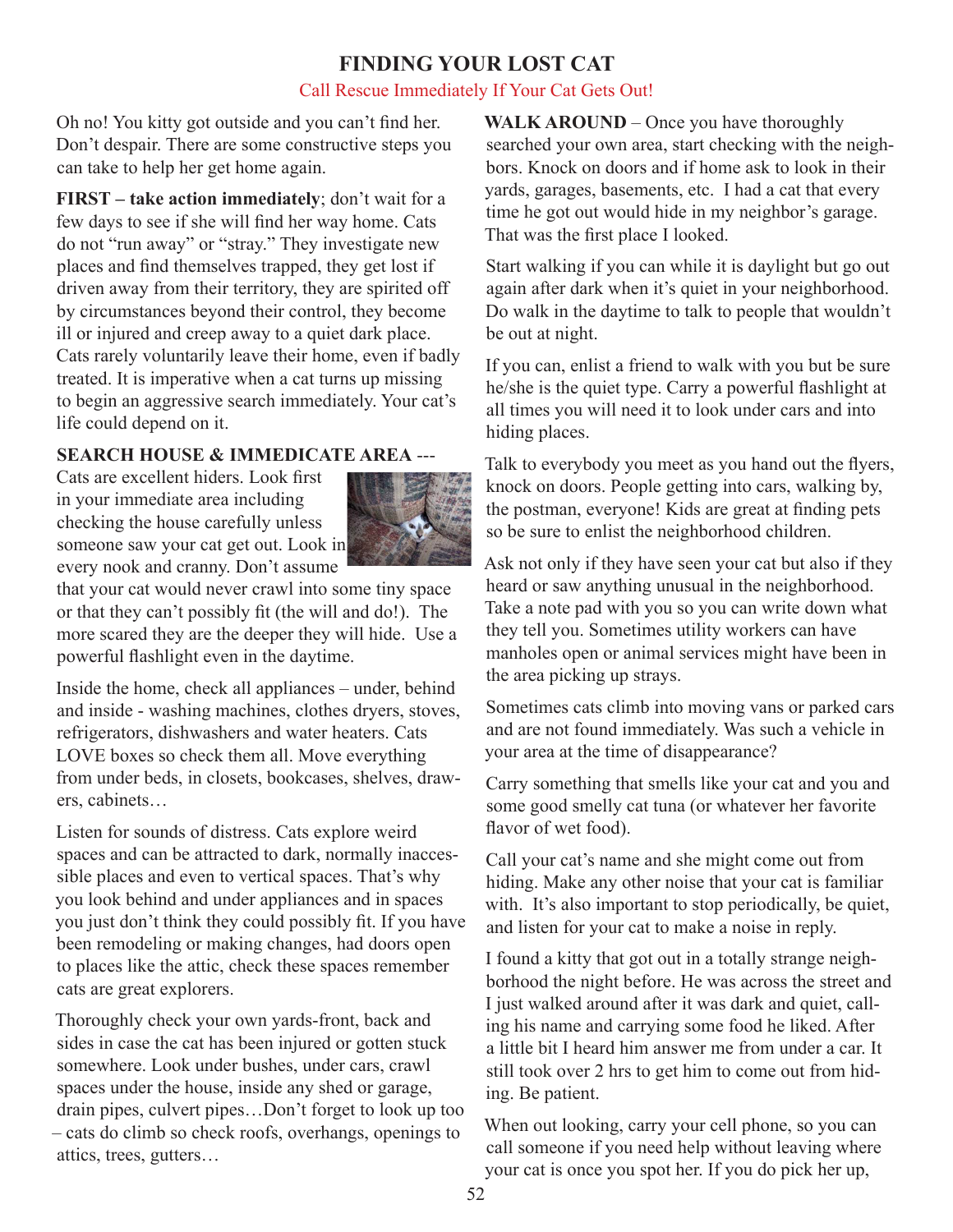expect her to bolt, hold her firmly by the scruff at the back of the neck while supporting her with other arm. Best to wait until someone can come back with a carrier or carry a soft carrier with you IF your cat is not afraid of a carrier.



**SMELLS** – Remember cat's sense of smell is 3000 times ours so put some things outside that smell like you and your cat. Cats bedding, worn t-shirts and socks, favorite wet and dry food, even used litter.

**FLYER** -- One of the best things you can do is make a flyer and put it into EVERYONE's mailbox in a several block radius of your home. Put a good description on the flyer and photo and the note **"PLEASE hold on to this flyer in case you see my kitty in the next few weeks or months".** Offer a reward (don't state the amount). Include general address where lost (not exact home address), contact phone numbers and e-mail address.

If you make it in color even the better. People LOOK at color flyers more often than black and white ones, even  $\frac{1}{2}$  page size. Post it in businesses like laundymats, pet stores, video stores, cleaners, vets offices but again the most important ones will be in everyone's mailbox for several blocks from where your cat disap-



peared. I know of a couple that got their cat back after 3 months due to flyer in a mailbox.

More cats are reunited with their guardians because

of flyers than anything else, so do one right away and don't be embarrassed to put it everywhere.

**LOCAL VETERINARIAN OFFICES** – Call ALL of the local veterinarian offices during the day and after 6pm call the emergency vet clinics too. Send them all flyers.

Ask if any cat even similar in description to your cat was brought to their offices for treatment. If it even remotely resembles your cat, visit the office in person or get more details as to where the animal is now. Descriptions rarely match, ages are often guessed wrong so you must go see the cat to be sure.

**ASK FOR HELP** – Don't be embarrassed to contact any Cat Rescue near you and ask for help. Rescue has a network throughout Southern California. We can also post on the Internet through different animal rescue related groups/lists.

If you are computer savvy, go on line and look for various websites that post lost animals. Even if you hate computers use the local free services of the newspapers, and weekly sale periodicals to describe you missing kitty. **Offer a reward.** Check the lost and found sections of all newspapers.

**VISIT SHELTERS** – Today many city and county shelters have websites. Call and get the web address or do a search on line in a search engine like Goggle.

Most city and County Shelters have a website with animal photos of cats coming into shelter. They guesstimate the age and can be way off so just look at the photos.

Visit all the shelters near you, ask to see ALL of the cats, many are not in public view if considered fractious (many of these are friendly scared cats) or sick. Leave flyers; do NOT expect to get a call from the shelter if a cat that looks like yours comes in, EVEN if they say they will call. You have to go back every 3 days (stray cats are held for 4 days in California so to be safe go every 3 days). If you are outside of California, check the local shelter guidelines.

**ACCIDENTS HAPPEN** – It's very sad but cats do get killed on streets. If you want to find out if this happened to your cat you must check with the correct state or city department. The road crews for your local and state department of transportation (DOT)